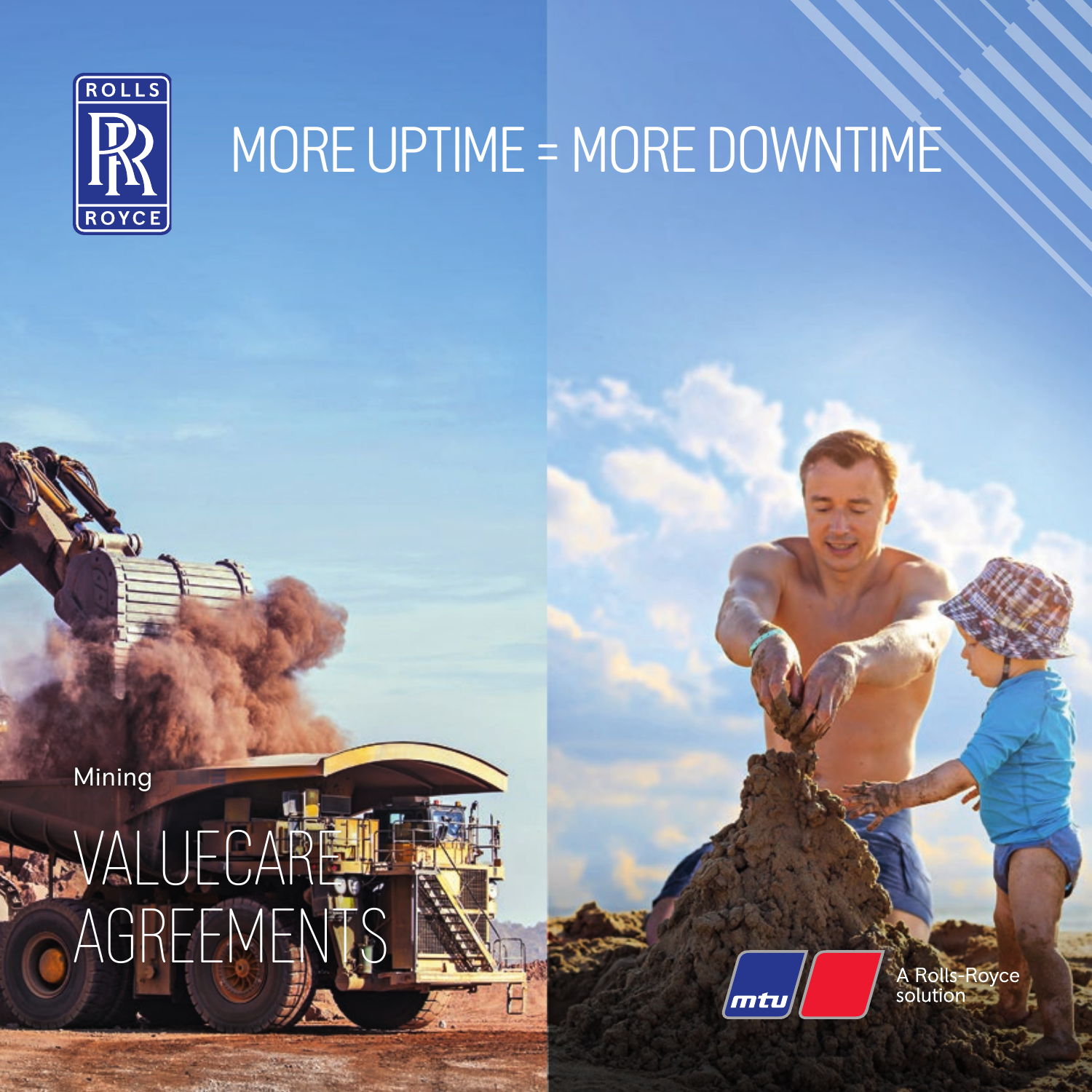## IN YOUR WORLD, EVERY SECOND COUNTS.

Whether it's uptime or free time, making the most of every moment is what really matters. With MTU you get the power, performance and peace of mind to do just that. Our digitally connected power systems, wrapped in ValueCare Agreements, make it easy to keep your business running smoothly and reduce total cost of ownership by maximizing uptime, optimizing lifecycle costs and helping you avoid equipment-related business disruptions through preventive maintenance. So go ahead, focus on what matters most to you. And leave the rest to us. MTU— Partners in productivity.

### ENSURE A LONG, RELIABLE LIFE.

ValueCare Agreements wrap around your investment—providing comprehensive support throughout the life of your equipment, for maximum uptime and optimized lifecycle costs.



- 1 Avoid the unexpected with added protection beyond the standard warranty.
- 2 Make better decisions faster with digitally-enhanced tools.
- 3 Maximize availability and optimize lifecycle costs with a ValueCare Agreement.
- 4 Improve system performance and extend equipment life with on-demand support.
- 5 Keep a good thing going with factory reman/overhaul solutions.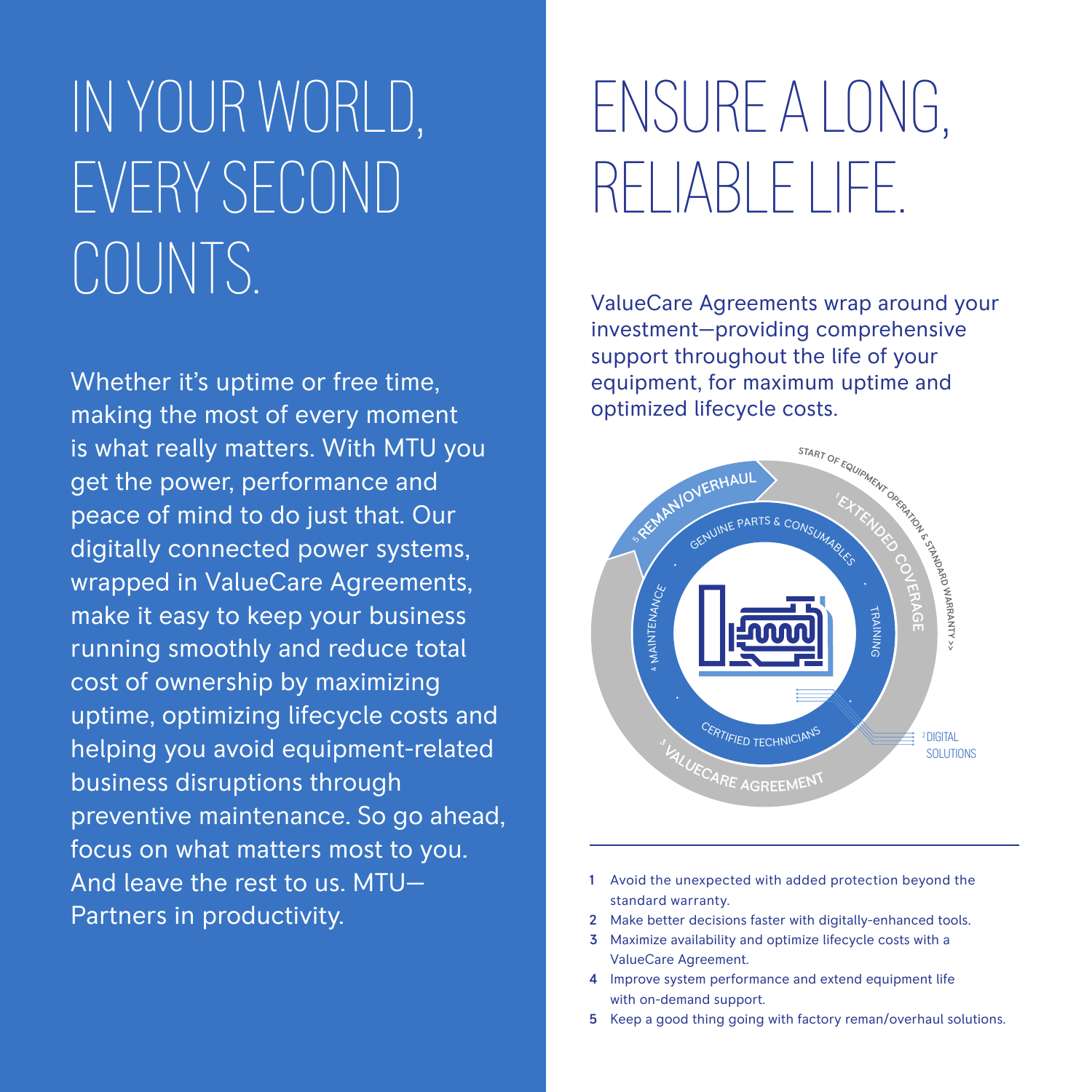## SERVICE SOLUTIONS DESIGNED AROUND YOUR PRIORITIES.

ValueCare Agreements make it easy to optimize lifecycle costs, maximize uptime and devote more time and resources to your core business, with tailored solutions to move your business forward.



### **Bronze**

Ensure parts availability and price stability

- Digital connectivity (Go! Connect) and platform access (Go! Manage)
- Automated delivery of parts (preventive) at a predefined rate based on operating hours
- Preventive maintenance labor options to fit your business needs
- Dedicated MTU support for technical issues
- Quarterly reporting of completed and upcoming maintenance and costs
- Annual on-site engine health check by MTU technician



### Silver

### Eliminate unexpected maintenance costs

- Proactive maintenance planning, troubleshooting and remote engine health monitoring
- Fixed pricing per operating hour for maintenance and repairs
- Key corrective maintenance components always in-stock at main MTU warehouses
- 24/7 standby service with remote technical support
- Quarterly reports, including reliability analysis (mean time between failure)

*Silver also includes all benefits of Bronze level*



### Gold

### Maximize operational uptime

- Operational uptime commitment to meet or exceed your availability targets
- Regular supervision by local service partner (e.g. monitoring of parts stock, improvements)
- 24/7 emergency assistance with on-site support
- Monthly reports, including availability and average repair times
- Asset health monitoring
- Annual performance meetings and trend analysis with MTU to address technical updates, engine fleet data, operational optimization and more

*Gold also includes all benefits of Silver & Bronze levels*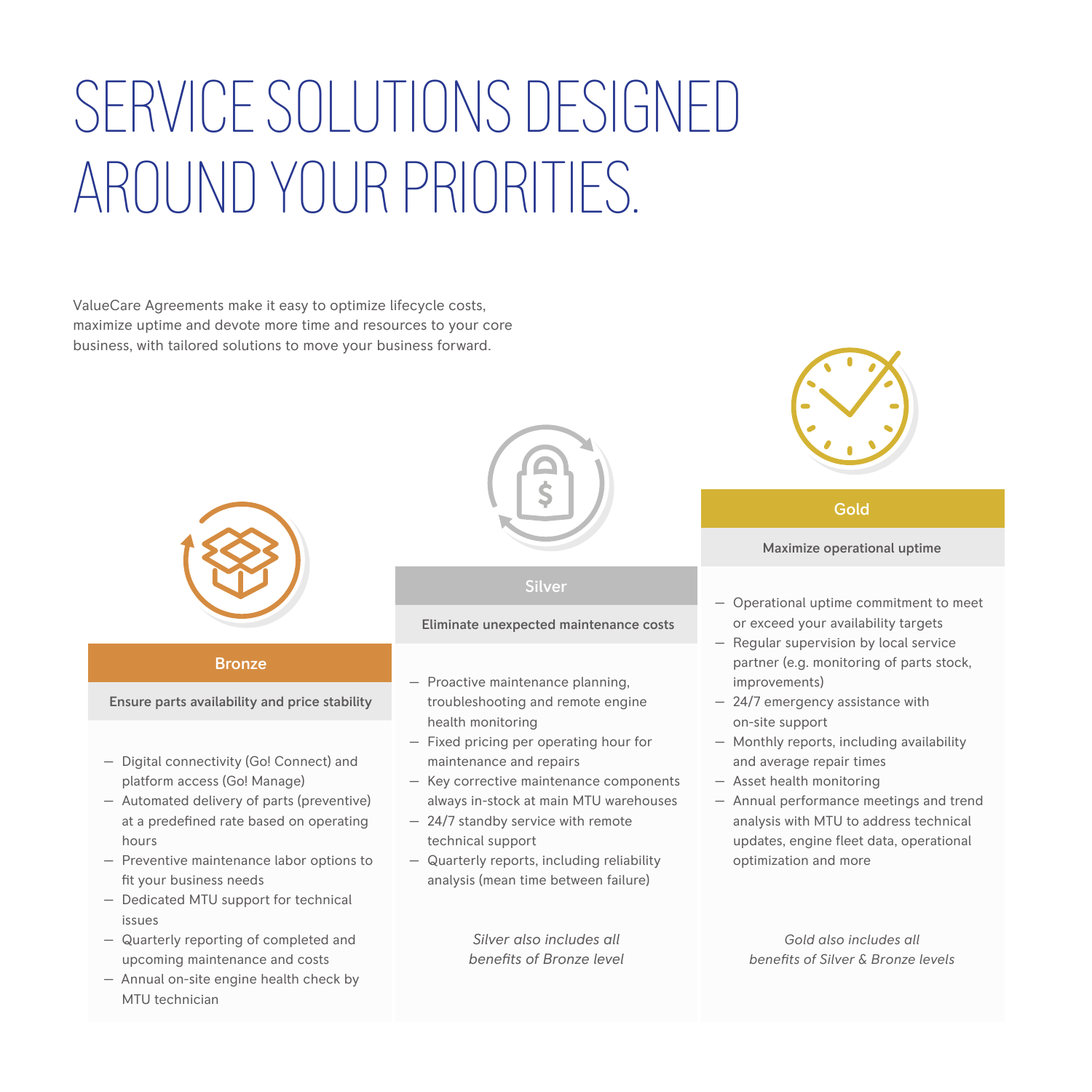### DON'T LET THE UNKNOWN LEAVE YOU UNPREPARED.

With large investments, lifecycle costs can be significant. It's often the unforeseen costs lurking below the surface—things like fuel consumption, unplanned downtime and repairs—that have the greatest potential to impact your business. That's why it pays to plan ahead by investing in a superior MTU power system and protecting it with a ValueCare Agreement.

### ValueCare Agreements help you:



Increase operational uptime



Guarantee parts availability and service quality



Predict equipment-related costs



Optimize maintenance planning



Connect to MTU, 24/7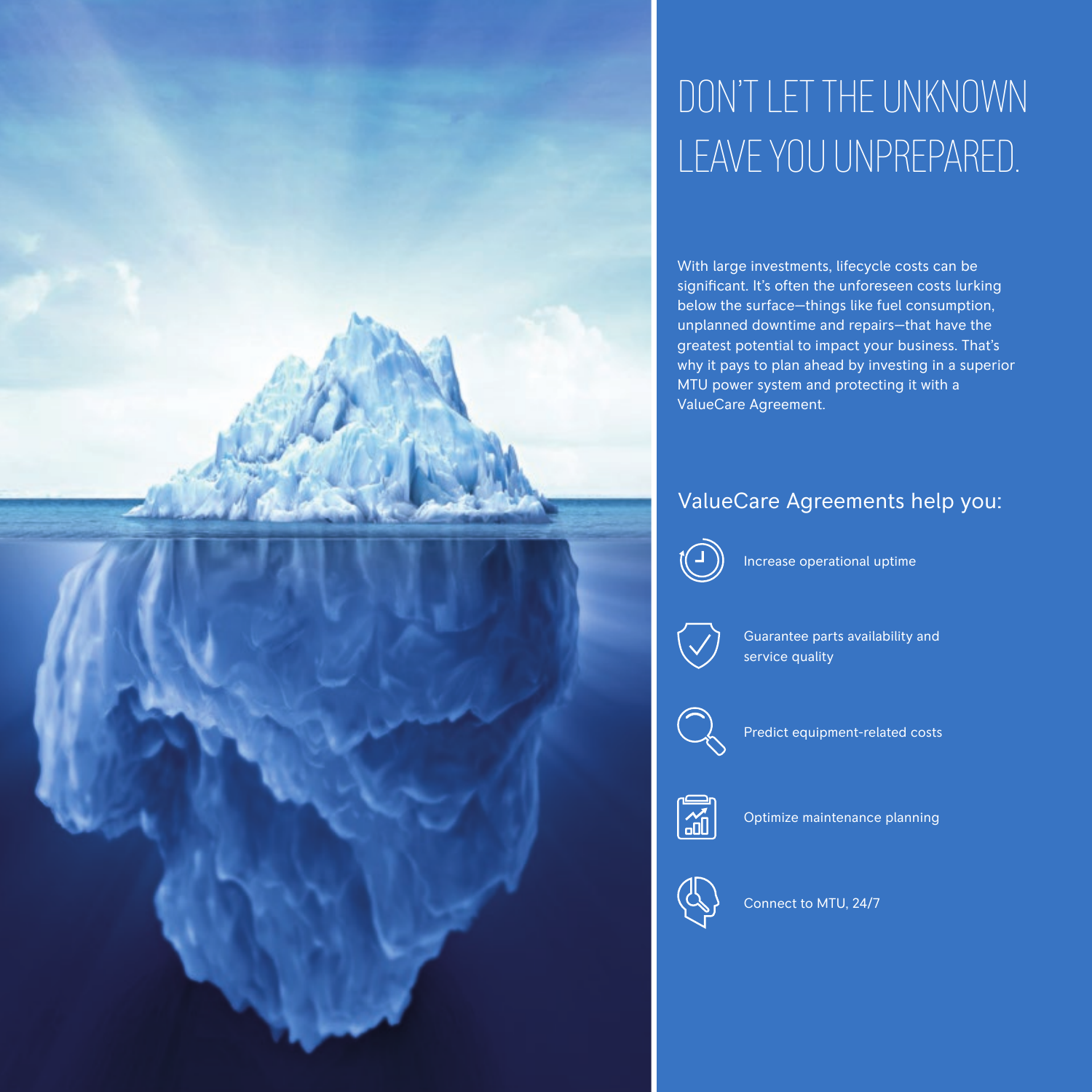### IT ALL STARTS WITH YOU.

You've got a job to do, and you need a power partner who is committed to helping you do it. For us that means thinking like a stakeholder in your success, pushing the boundaries of technology and providing tailored support throughout the life of your equipment.

### Customer-centric solutions

You deserve a partner who understands your world, and delivers results based on real world experience. That's what drives us. Whether it's a standardized or customized solution, keeping your challenges at the forefront and addressing them throughout your system's lifecycle is paramount. From project planning and design to delivery, commissioning and lifetime services, we're not satisfied unless we're consistently surpassing your expectations.

### Digitally connected systems

For over 100 years, we've been known for technological leadership driving efficiency and reliability to new heights. Today, we're applying that same spirit of innovation to digitalization. Fueled by your system's data—and supplemented with MTU's exclusive expertise, smart analytics and extensive database—our digital solutions magnify the power of your MTU investment. From proactive failure prevention and intelligent troubleshooting to instant failure support and smart maintenance planning, digital solutions unlock the full potential of your MTU system.

### Local support—worldwide

The most important part of your MTU power system isn't a part at all—it's your local service team. With more than 1,200 service locations worldwide—backed by regional MTU Parts Logistics Centers in Europe, Asia and America—you can count on responsive support by expert technicians, wherever work takes you.



### Always on call, 24/7

Whether it's connecting you with a local service partner or assigning an urgent problem to a dedicated team of MTU experts, we're ready to assist you—wherever you are, whatever you need.

Europe, Middle East, Africa +49 7541 90-77777 Asia/Pacific +65 6860 9669 North and Latin America +1 248 560 8888 info@ps.rolls-royce.com